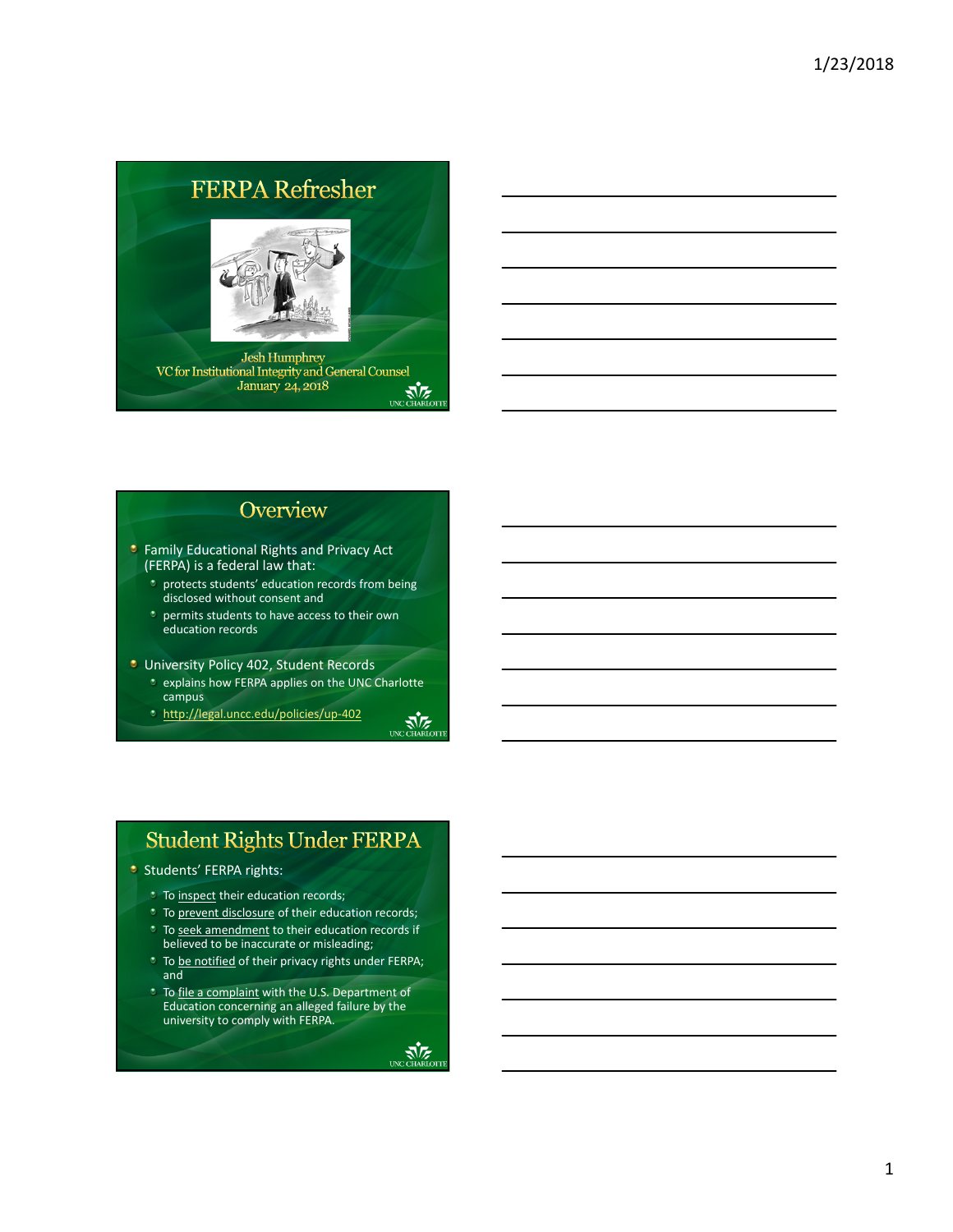## Who is covered?

**Who is covered by FERPA?** 

- Living students currently attending or who have attended at any time in the past, and only to information collected about them while they were attending (or information gathered post‐ attendance that is directly related to the students' attendance).
- **NC Public Records Act treats records of** applicants (whether admitted or not) as confidential even though that is not required by FERPA CHARLOTT

What is covered?

- **U** What is an "education record" according to FERPA?
	- **Information that is directly related to the student** and

र्जेट

**\*** Maintained by the university.



*Testimony of FPCO Director LeRoy Rooker, U.S. Department of Education Safe And Drug‐free Schools And Communities Advisory Committee Meeting, February 21, 2007:*

*"Virtually anything that is maintained at a public school on a student that is identifiable to the student is going to be an education record. This includes things like handwriting, video/audio tapes, computer media, microfilm, microfiche. Any means by which those records are maintained.*

*To be directly related means in some way it's going to be personally identifiable to that student. Personally identifiable includes the student's name, a social security number, a student ID number. Also includes other information to make the student's identity easily traceable so if you've got something where information is de‐ identified, then it's not directly related."*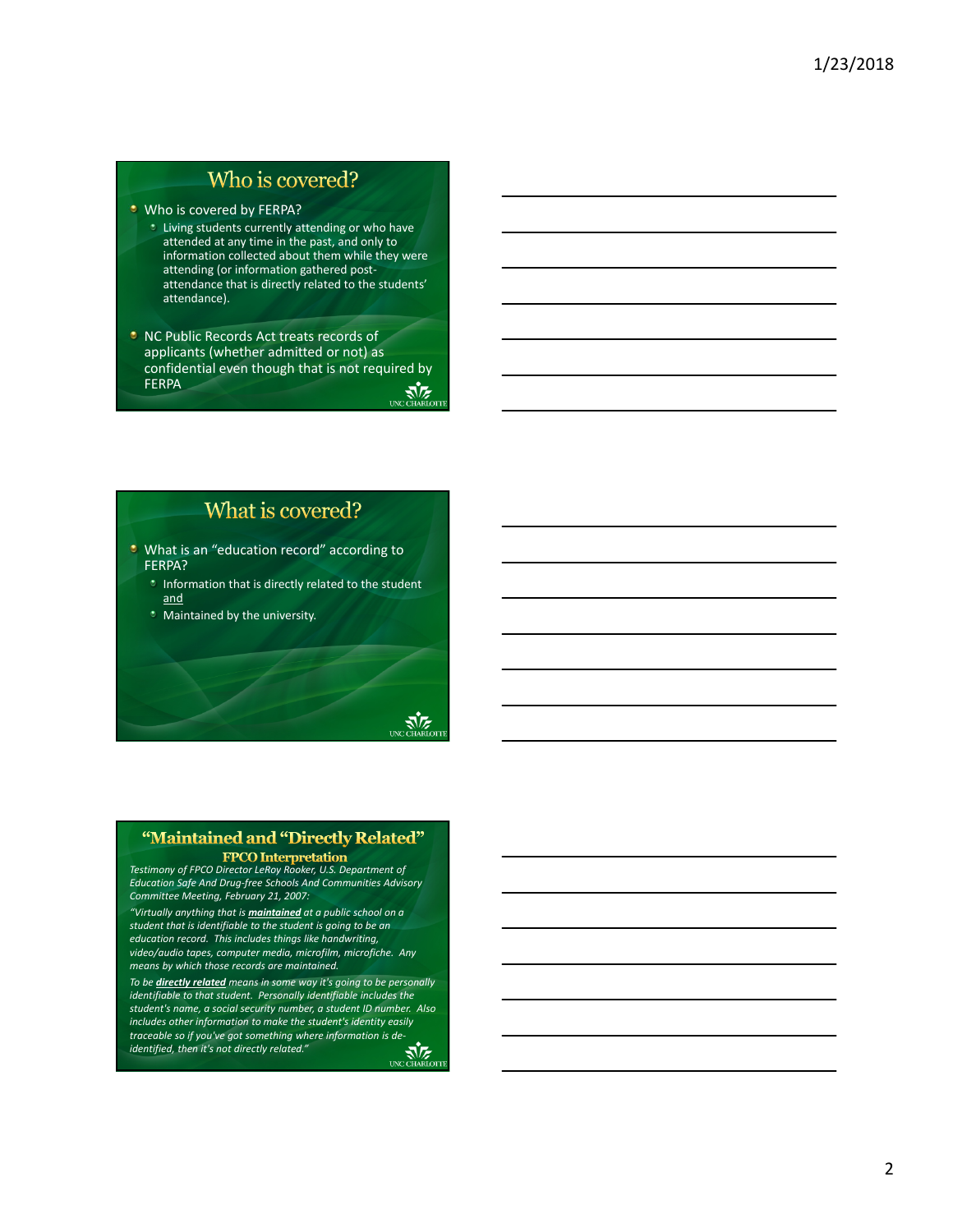# **Education Records**

- **U** What is not an education record?
	- Campus police records
	- **Employment records (unless dependent on status** as student)
	- Medical/counseling records
	- Non‐circulating faculty or staff records made for personal use
	- Peer‐graded assignments BEFORE collected by instructor
	- Certain alumni records

## **Directory Information**

- **Directory information is exempt from FERPA** confidentiality requirements
- **C** "Directory information" at most schools:
	- student's name, local and permanent address, email address, telephone number, date and place of birth, class, major field of study, dates of attendance, enrollment status, degrees and awards (including scholarships) received, participation in officially recognized activities and sports, weight and height of members of athletic teams, and the most recent previous educational agency or institution attended.

**Students may opt out (privacy hold)** 



**AVE** 

## Directory I

**confidentiality requirer** are de

Directory information i student electronic mail addresses<br>confidentiality requirel are designated by UNC Charlotte as<br>confidentiality requirel "limited use directory information" media containing a student's image or likeness and University‐issued and generally are only available for official University use.

Photographs, videos, or other

- **C** "Directory information" at The University student's name, local and permanent address, email address, telephone number, date and place of birth,
	- major field of study, dates of attendance, enrollment status, degrees and awards (including scholarships) received, participation in officially recognized activities and sports, weight and height of members of athletic teams, and the most recent previous educational agency attended.

**Students may opt out (privacy hold)** 

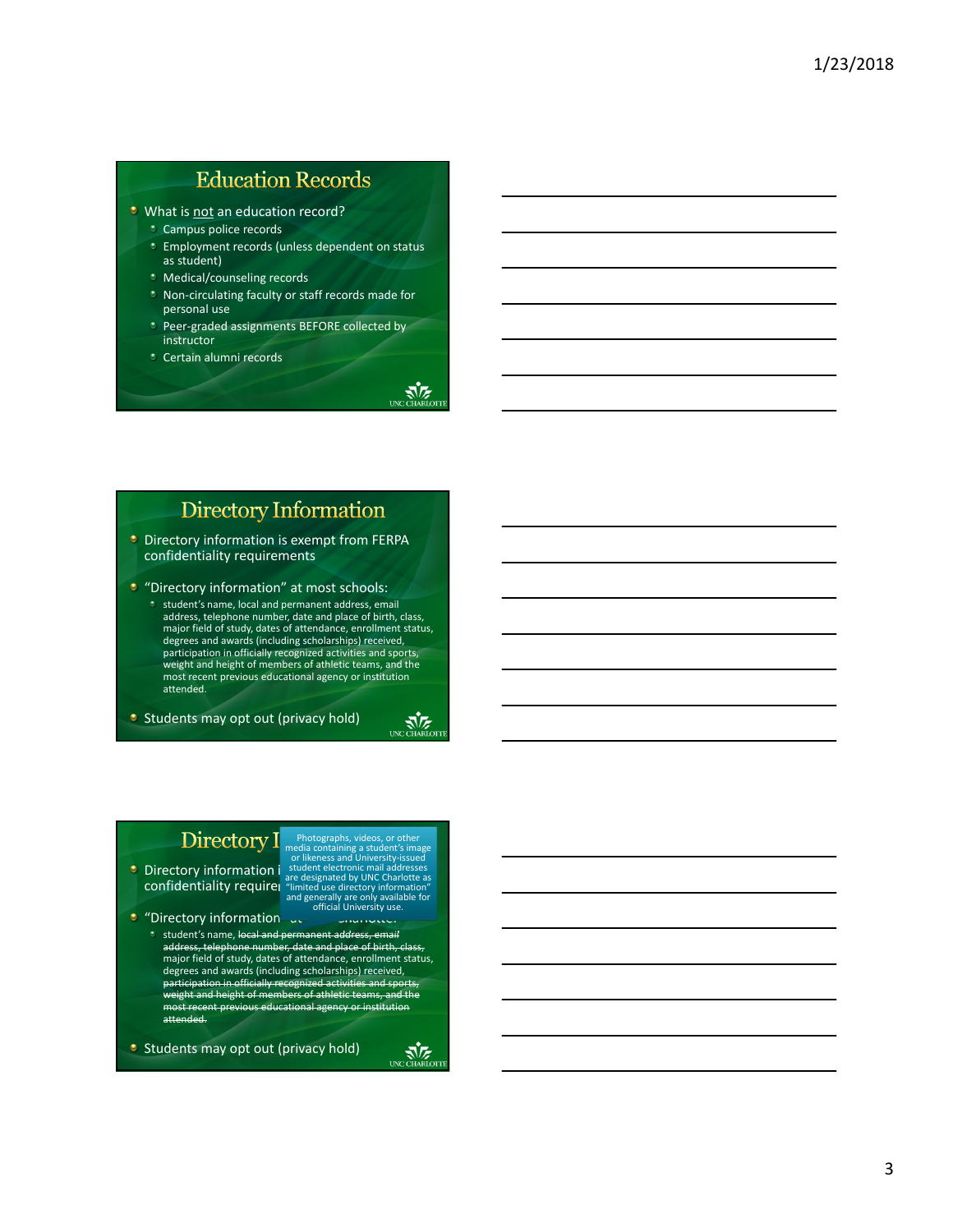# **Release of Education Records**

- **U** When may education records be released to third parties?
	- *t* directory information (unless privacy hold!)
	- *\** written consent of student
	- <sup>\*</sup> judicial order/subpoena
	- $\cdot$  university officials with legitimate educational interest
	- $\bullet$  parents under if student is dependent
	- other circumstances

# **Written Consent**

- **U** Written consent of student
	- Signed
	- Dated
	- **Must include:**
	- **\*** Specific records to be disclosed
	- **\*** Purpose of disclosure
	- $\bullet$  Identity of person to whom records will be disclosed
- **Judicial orders/subpoenas** 
	- Contact the Office of Legal Affairs



**NE** 

# **School Officials**

- **University officials with a legitimate educational** interest
	- **C**uestions to ask:
	- Does the person have a "legitimate educational interest"?
	- **\*** Has the person clearly articulated the interest?
	- $\cdot$  Is the interest actual and concrete?
	- **Is the interest educationally related?**
	- **Is the interest narrow in scope?**
	- **Has the person been informed as to restrictions re:** dissemination to others?

 $\sqrt{\sqrt{\varepsilon}}$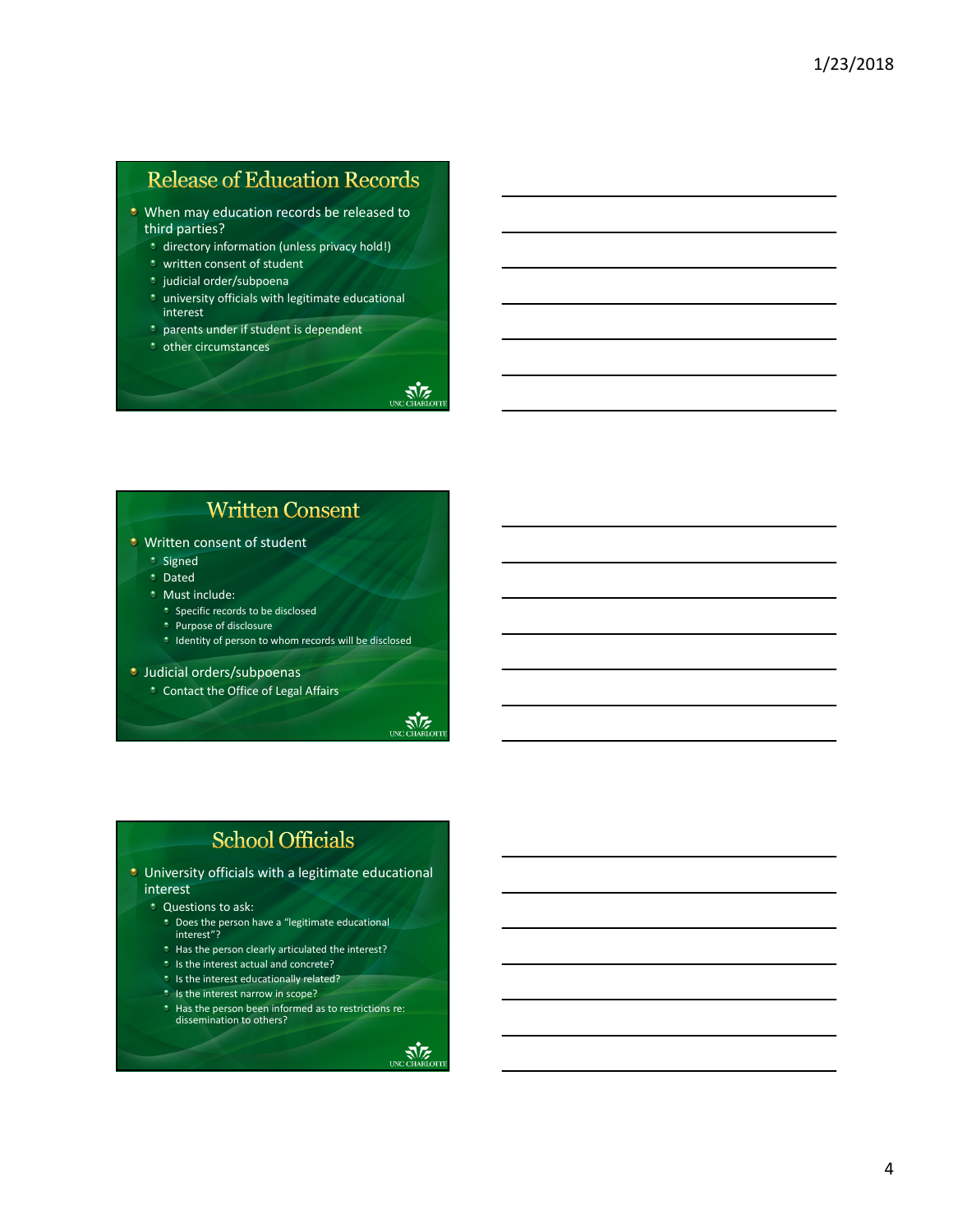# **Major Concepts**

• Major FERPA concepts -

- **Most records at the university relating to students** are protected as education records under FERPA.
- **Generally speaking, written consent of the student** is required to release education records outside of the university.

**NE** 

When in doubt, ask.

## **Practical Advice**

- **Always the possibility that student will request** access to written information, so think about that when writing notes and emails
- **Don't talk about student with other staff or** faculty who do not have a need to know
- $\bullet$  Moral of the story be thoughtful, considerate, and reasonable when handling student information UNC CHARLOTT

# Letters of Recommendation

- **U** Without written consent:
	- $*$  "He's a hard worker" = okay (based on your perception, not based on records maintained by university)
	- "As his academic advisor, I've noticed that he is a hard worker" = not okay (advisor relationship with student is not directory information)
	- "He is a hard worker; that's why he got three A's this semester." = not okay (grades are education records)UNC CHARLOTT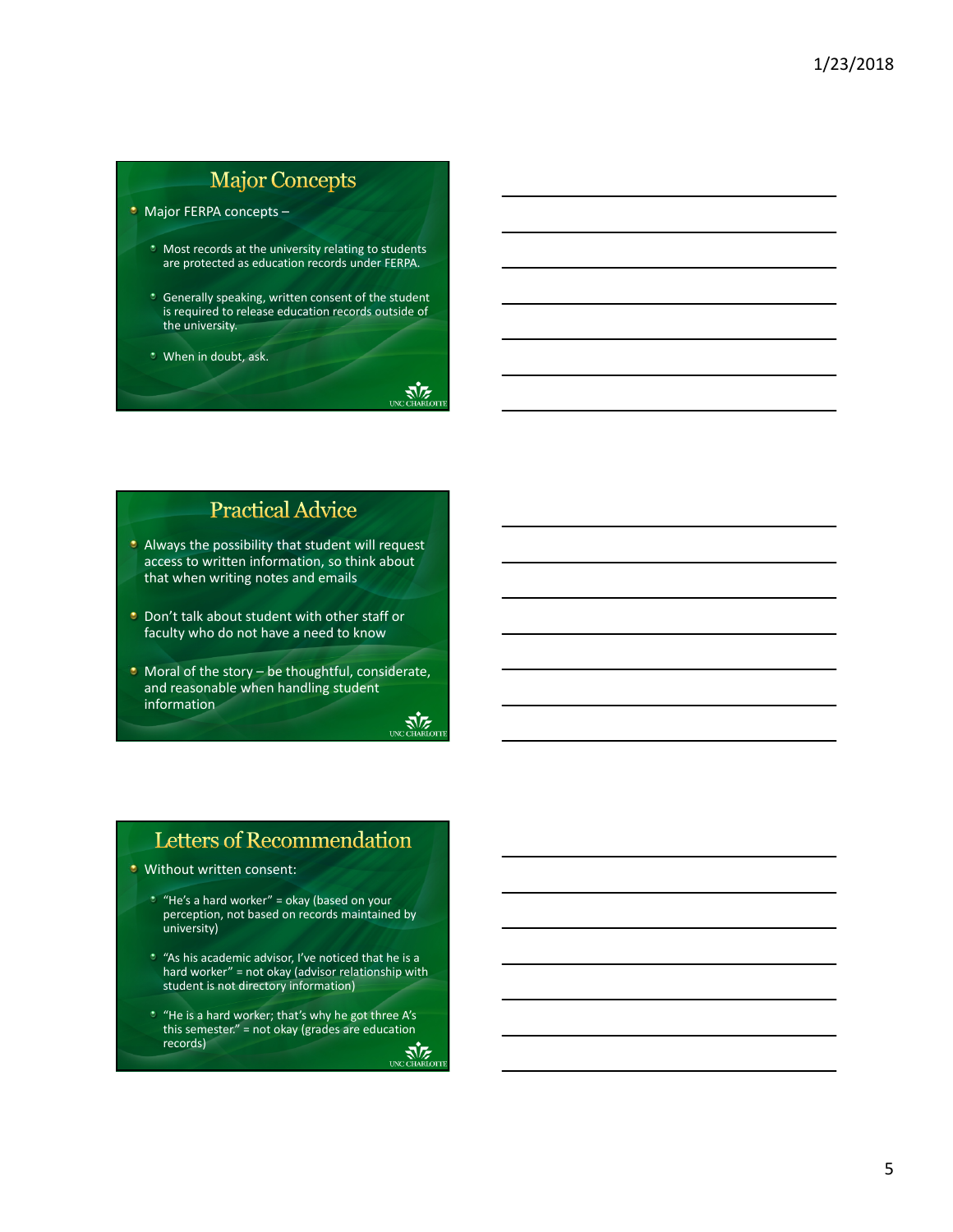# Letters of Recommendation

#### With written consent:

- Permitted to disclose information from education records
	- to person/entity specified on consent form
	- **t** for the purpose specified on consent form
- Remember that if the student does not affirmatively waive his/her right to inspect, student has can review the recommendation you write about him/her

UNC CHARLOT

## Parents

- **C** FERPA rights belong to student, not parents
- $\bullet$  Some ways by which parents can receive information from education records
	- With student's written consent;
	- **Through Guest Access Portal;**
	- *If student is dependent for tax purposes;*
	- **In a health or safety emergency; or**
	- $\cdot$  If the information is based on personal knowledge or observation of student, <u>not</u> based on protected<br>record information<br>UNCOTIARIOTH record information

## Parents (cont.)

- Some parents can be good influences to help student succeed, so don't automatically cut off communications for fear of FERPA
- **However, if conversation gets difficult or** unproductive, you can end it
	- \* Signed consent form permits (but does not require) you to talk with parents
- **If FERPA vs. health/safety of student, always err** on side of health/safety $\sum_{\text{UNC CHABL}}$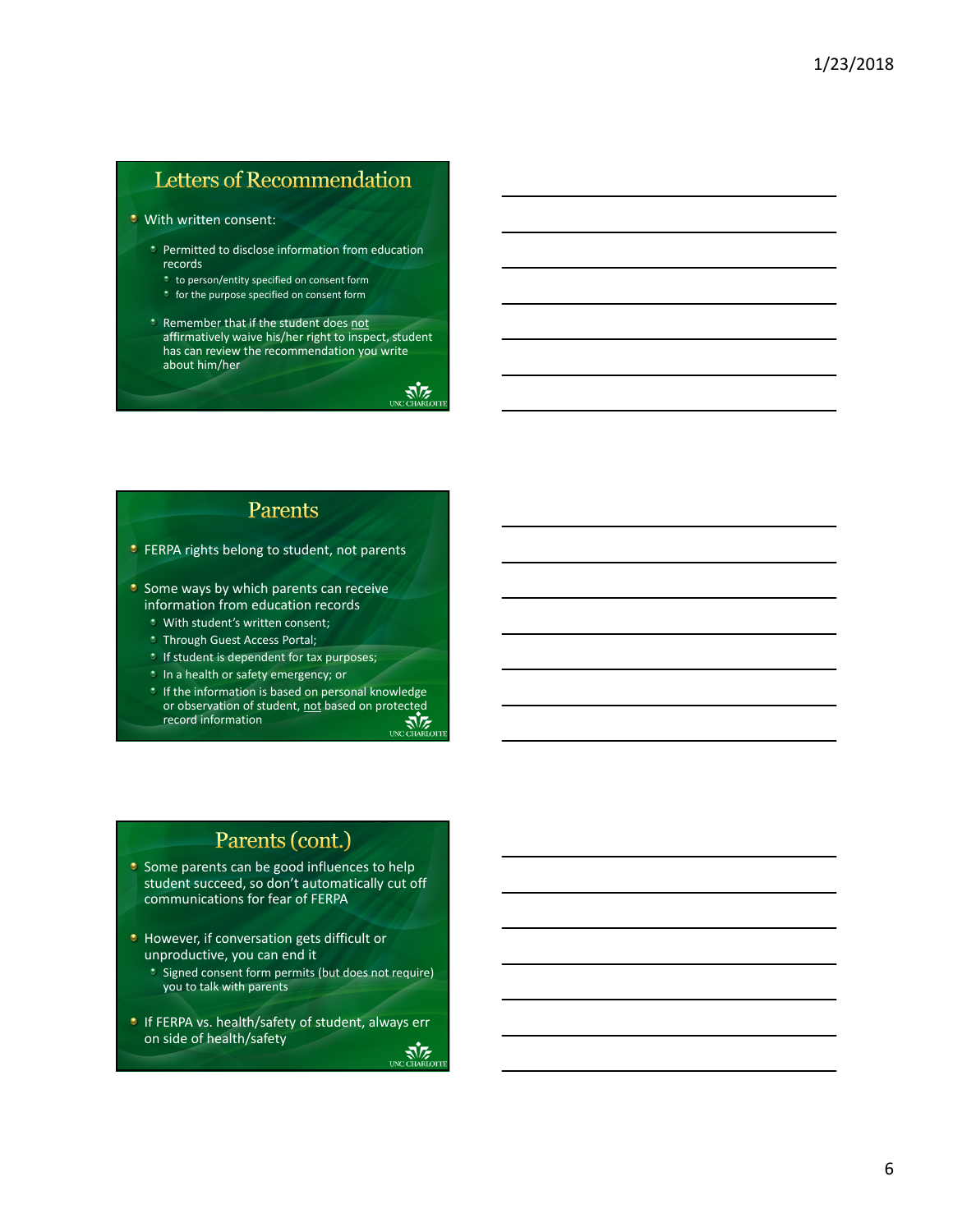## **Examples**

- A concerned father calls and shares their student is diagnosed with<br>depression. He asks that you check on the student and let them know how<br>his child is doing both in class and outside of class. What should you do?<br>What ca
- A parent calls and wants to know why you aren't following a specified<br>university process. You know the student well and have helped on<br>casions, but the student is unresponsive and doesn't follow through with<br>of a beneds to
- Honor Society writes dean and asks for names and addresses of all students in college majoring in Biology and who have achieved 3.0 average.
- Disclosure to parents/third parties when student is present.
- You have a valid written consent from a student to release her information,<br>but in your judgment, you don't think it's in the student's best interest to<br>make the release.
- UNC CHARLOTT **C** Leaving student information on desk or computer screen.

# Examples (cont.)

- Woman says, "I am X's wife and he asked me to pick up his transcript."
- What if she has a written note from the husband/student authorizing delivery to his wife ?
- $\bullet$ FBI agent presents badge and says that he is investigating a crime and it is of the utmost urgency that he see student's records immediately.
- **•** Two students are accused of cheating off of each other during an exam after a third student reports the behavior. One of the accused students requests to inspect any emails related to the situation.

# UNC CHARLOTT

## **Guest Access Portal**

- **The Guest Access Portal allows students to grant a** guest, such as a parent or spouse, access to **view** specific pieces of their educational records in Self‐ Service Banner.
- Students enter first name, last name, and e-mail address for designated guests. An automatically generated e‐mail is then sent to the guest to allow them to set up their account.
- **Students can also set up a guest passphrase to be used** when guests make information requests outside of the<br>Guest Access Portal.<br>COLORED MARIOTH Guest Access Portal.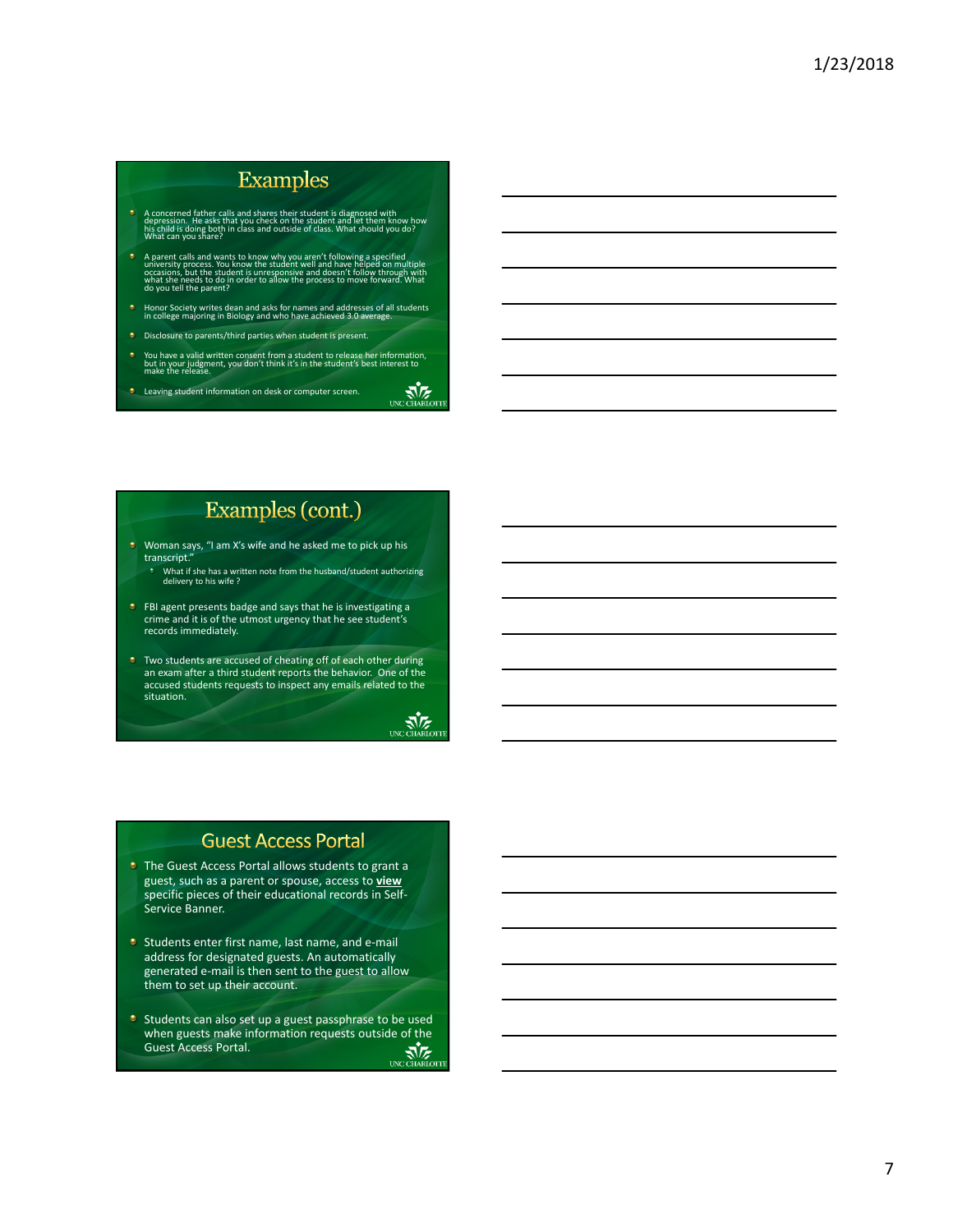### **Guest Access Portal**

- **By default, an authorized guest has access to a** student's record for four years, however the student can modify the start and stop dates.
- $\bullet$  Students can specify which types of records a guest can view (these correspond with Banner Self‐Service pages). Examples: Account Summary, Advising Transcript, Final Grades, Financial Aid Awards, Holds, Student Schedule
- **The Guest Access Portal is NOT a blanket authorization** allowing access to ALL the student's educational records. UNC CHARLOTTE

## **Guest Access Portal**

- $\bullet$  Students can add and update guests anytime in Banner Self‐Service.
- **The University does not allow students to delete** a guest, however students can stop access for a guest by ending the access date.

 $\sum_{\text{UNC CHARI}}$ 

**University staff cannot add or change guest** access.

## **Guest Access Portal**

- **U** While the Guest Access Portal allows parents/guests to view your selected educational records, it doesn't allow them to make any changes.
- **C** Authorized Payers are permitted to view student account information and make payments on the student's behalf.